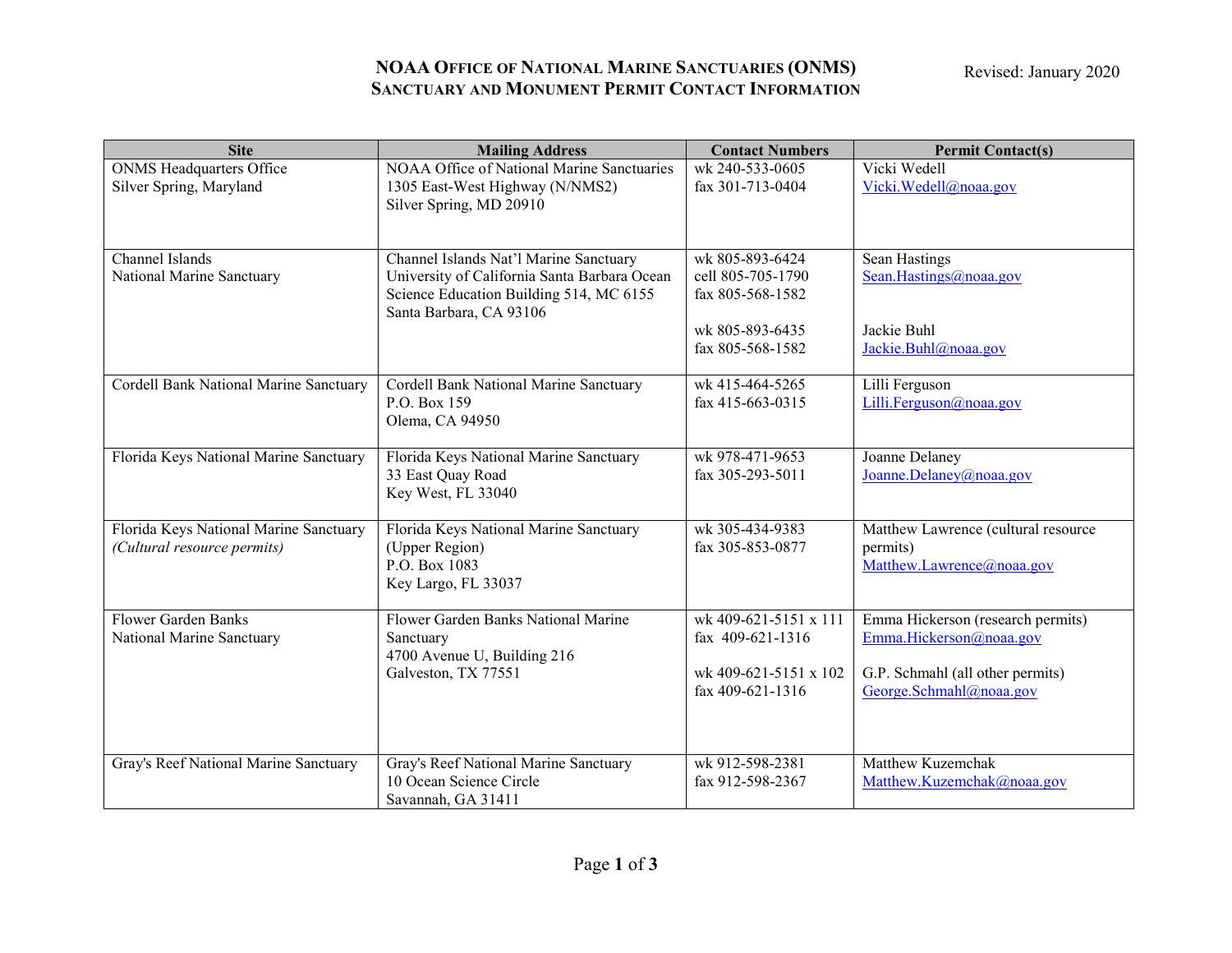## **NOAA OFFICE OF NATIONAL MARINE SANCTUARIES (ONMS) SANCTUARY AND MONUMENT PERMIT CONTACT INFORMATION**

| <b>Greater Farallones</b>             | Greater Farallones National Marine Sanctuary | wk 415-970-5255       | Max Delaney                     |
|---------------------------------------|----------------------------------------------|-----------------------|---------------------------------|
| National Marine Sanctuary             | 991 Marine Drive                             | fax 415-561-6616      | Max.Delaney@noaa.gov            |
|                                       | The Presidio                                 |                       |                                 |
| (Including Monterey Bay National      | San Francisco, CA 94129                      | wk 415-970-5247       | Karen Reyna (alternate contact) |
| Marine Sanctuary Northern             |                                              | fax 415-561-6616      | Karen.Reyna@noaa.gov            |
| Management Area)                      |                                              |                       |                                 |
|                                       |                                              |                       |                                 |
| Hawai'ian Islands Humpback Whale      | Hawai'ian Islands Humpback Whale National    | wk 808-879-2818 x 225 | Allen Tom                       |
| National Marine Sanctuary             | Marine Sanctuary                             | fax 808-397-2650      | Allen.Tom $\omega$ noaa.gov     |
|                                       | 6600 Kalaniana'ole Highway, Suite 301        |                       |                                 |
|                                       | Honolulu, HI 96825                           |                       |                                 |
|                                       |                                              |                       |                                 |
| Monitor National Marine Sanctuary     | Monitor National Marine Sanctuary            | wk 757-591-7333       | Tane Casserley                  |
|                                       | c/o The Mariners' Museum                     |                       | Tane.Casserley@noaa.gov         |
|                                       | 100 Museum Drive                             |                       |                                 |
|                                       | Newport News, VA 23606                       |                       |                                 |
|                                       |                                              |                       |                                 |
| Monterey Bay                          | Monterey Bay National Marine Sanctuary       | wk 831-647-1286       | Sophie DeBeukelaer              |
| National Marine Sanctuary             | 99 Pacific Street, Building 455A             | fax 831-647-4250      | Sophie.DeBeukelaer@noaa.gov     |
|                                       | Monterey, CA 93940                           |                       |                                 |
|                                       |                                              |                       |                                 |
| National Marine Sanctuary of American | National Marine Sanctuary of American        | wk 684-633-6506       | Valerie Brown                   |
| Samoa                                 | Samoa                                        | fax 684-633-7355      | Valerie.Brown@noaa.gov          |
|                                       | P.O. Box 4318                                |                       |                                 |
|                                       | Pago Pago, AS 96799                          |                       |                                 |
|                                       |                                              |                       |                                 |
| Olympic Coast                         | Olympic Coast National Marine Sanctuary      | wk 360-406-2076       | George Galasso                  |
| National Marine Sanctuary             | 115 East Railroad Avenue, Suite 301          | fax 360-457-8496      | George.Galasso@noaa.gov         |
|                                       | Port Angeles, WA 98362                       |                       |                                 |
|                                       |                                              |                       |                                 |
| Papahānaumokuākea                     | Papahānaumokuākea                            | wk 808-725-5831       | Justin Rivera                   |
| <b>Marine National Monument</b>       | Marine National Monument                     | fax 808-455-3093      | Justin.Rivera@noaa.gov          |
|                                       | <b>NOAA/IRC</b>                              |                       |                                 |
|                                       | NOS/ONMS/PMNM                                |                       |                                 |
|                                       | 1845 Wasp Boulevard, Building 176            |                       |                                 |
|                                       | Honolulu, HI 96818                           |                       |                                 |
|                                       |                                              |                       |                                 |